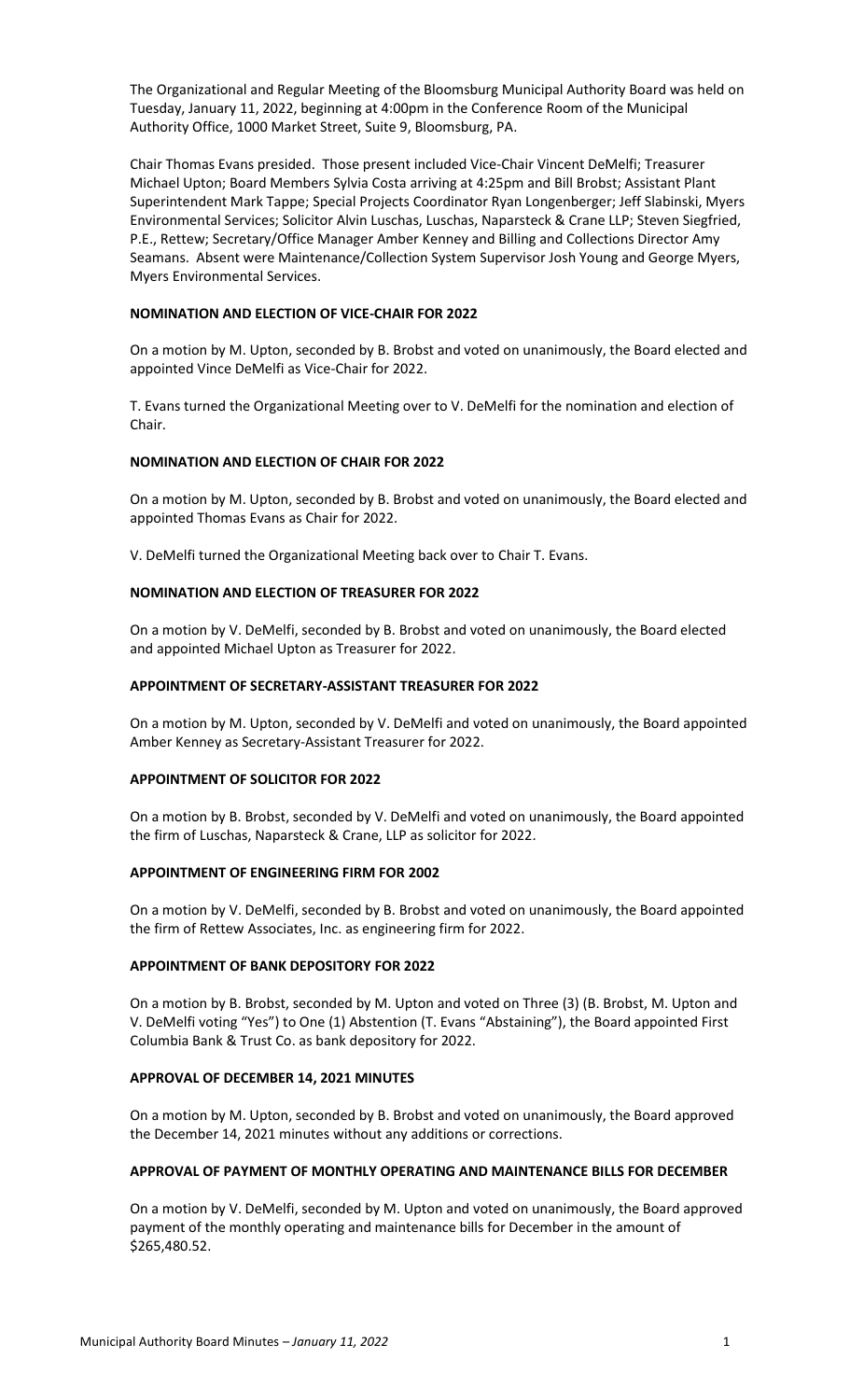#### **APPROVAL OF PAYMENT OF MONTHLY SEWER MAINTENANCE BILLS FOR DECEMBER**

On a motion by M. Upton, seconded by B. Brobst and voted on unanimously, the Board approved payment of the monthly sewer maintenance bills for December in the amount of \$185,695.58.

### **APPROVAL OF PAYMENT TO GHD, INC.**

On a motion by B. Brobst, seconded by V. DeMelfi and voted on unanimously, the Board approved payment to GHD, Inc. in the amount of \$3,457.75 for engineering services associated with the WWTP Improvements Project from the Construction account.

### **APPROVAL OF PAYMENT NO. 9 TO LECCE ELECTRIC, INC.**

On a motion by M. Upton, seconded by B. Brobst and voted on unanimously, the Board approved payment No. 9 to Lecce Electric, Inc. in the amount of \$25,445.90 for Electrical Construction Services associated with the WWTP Improvements Project from the Construction account.

## **APPROVAL OF CHANGE ORDER NO. 3 FROM LECCE ELECTRIC, INC.**

On a motion by B. Brobst, seconded by M. Upton and voted on unanimously, the Board approved Change Order No. 3 from Lecce Electric, Inc. in the amount of \$2,228.00 for changes necessary due to unforeseen conditions.

## **APPROVAL OF PAYMENT TO FIRST COLUMBIA BANK & TRUST CO. FROM THE MUNICIPAL AUTHORITY EMPLOYEE PENSION FUND**

On a motion by M. Upton, seconded by B. Brobst and voted on Three (3) (M. Upton, B. Brobst and V. DeMelfi voting "Yes") to One (1) Abstention (T. Evans "Abstaining"), the Board approved payment to First Columbia Bank & Trust Co. in the amount of \$1,812.79 from the Municipal Authority Employee Pension Fund for fourth quarter trustee fees.

## **APPROVAL OF PAYMENT TO KORN FERRY FROM THE MUNICIPAL AUTHORITY EMPLOYEE PENSION FUND**

On a motion by V. DeMelfi, seconded by M. Upton and voted on unanimously, the Board approved payment to Korn Ferry in the amount of \$1,990.00 from the Municipal Authority Employee Pension Fund for actuarial services.

## **APPROVAL OF ENGAGEMENT LETTER FROM BOYER & RITTER, LLC FOR AUDIT SERVICES**

On a motion by S. Costa, seconded by M. Upton and voted on unanimously, the Board approved a Letter of Engagement from Boyer & Ritter, LLC to provide audit services for fiscal years 2022-2026.

## **APPROVAL OF AUTHORIZATION BY GEORGE MYERS OF MYERS ENVIRONMENTAL, LLC TO ENGAGE BORTON-LAWSON, INC. ON BEHALF OF THE BLOOMSBURG MUNICIPAL AUTHORITY**

On a motion by B. Brobst, seconded by V. DeMelfi and voted on unanimously, the Board approved the authorization by George Myers of Myers Environmental, LLC to engage Borton-Lawson, Inc. to complete and submit an HMGP application on behalf of the Bloomsburg Municipal Authority at a cost not to exceed \$3,500.00.

## **ADOPTION OF RESOLUTION NO. 01-11-22.01 AUTHORIZING THE DESIGNATION OF CHAIRMAN THOMAS J. EVANS, JR. AS AGENT TO EXECUTE ALL REQUIRED FORMS AND DOCUMENTS FOR THE HAZARD MITIGATION PLANNING GRANT**

On a motion by V. DeMelfi, seconded by M. Upton and voted on unanimously, the Board adopted Resolution No. 01-11-22.01, authorizing the designation of Chairman, Thomas J. Evans, Jr. as agent to execute all required forms and documents for the purpose of obtaining financial assistance for the Hazard Mitigation Planning Grant Program under the Robert T. Stafford Disaster Relief and Emergency Assistance Act.